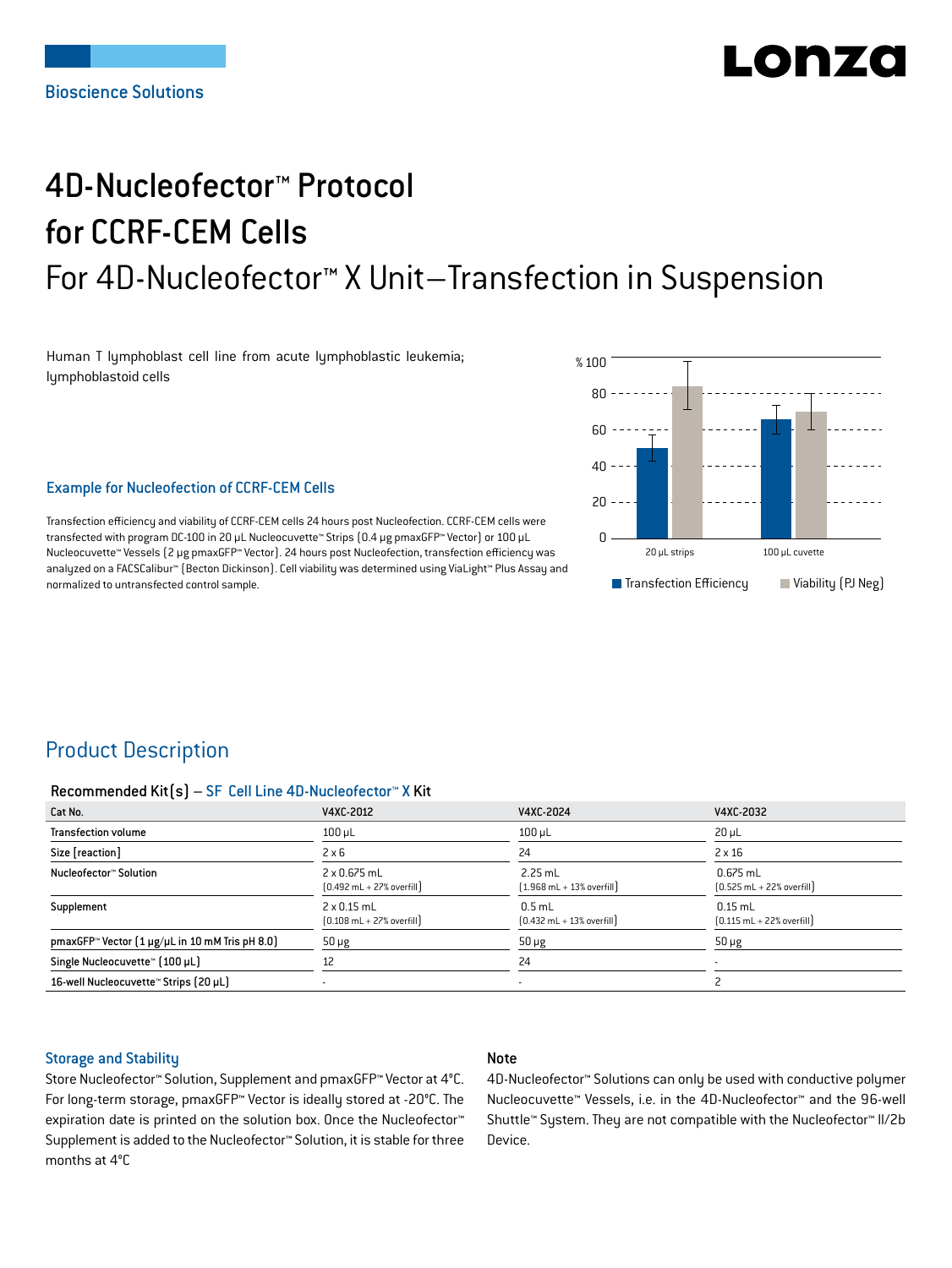## Required Material

## Note

Please make sure that the supplement is added to the Nucleofector<sup>™</sup> Solution prior to use. For preparing aliquots, mix Nucleofector™ Solution and Supplement in a ratio of 4.5 : 1 (see Table 1).

- 4D-Nucleofector™ System (4D-Nucleofector™ Core and X Unit)
- Supplemented 4D-Nucleofector™ Solution at room temperature
- Supplied 100 µL single Nucleocuvette™ or 20 µL 16-well Nucleocuvette™ Strips
- Compatible tips for 20 µL Nucleocuvette™ Strips: epT.I.P.S. [US/ CDN: Eppendorf North America, Cat. No. 2491.431, Rest of World: Eppendorf AG, Cat. No. 0030073.266], Matrix TallTips™ [Matrix Technologies Corp., Cat. No. 7281] or LTS Tips [Rainin Instrument, LLC, Cat. No. SR-L10F, SR/SS-L250S, SR/SS-L300S]. Before using other types of pipette tips, please ensure they reach the bottom of the Nucleocuvette™ wells without getting stuck
- Supplied pmaxGFP™ Vector, stock solution 1 μg/μL

## Note

When using pmaxGFP™ Vector as positive control, dilute the stock solution to an appropriate working concentration that allows pipetting of the recommended amounts per sample (see Table 3). Make sure that the volume of substrate solution added to each sample does not exceed 10% of the total reaction volume (2 μL for 20 μL reactions; 10 μL for 100 μL reactions).

- Substrate of interest, highly purified, preferably by using endotoxin-free kits; A260:A280 ratio should be at least 1.8
- Cell culture plates of your choice
- Culture medium: RPMI 1640 [Lonza; Cat. No. BE12-167F] supplemented with 2mM Glutamine, 1mM Sodium Pyruvate Solution and 10mM Hepes, 90%, fetal bovine serum 10%
- Prewarm appropriate volume of culture medium to 37°C (see Table 2)
- Appropriate number of cells/sample (see Table 3)

## 1. Pre Nucleofection

## Cell culture recommendations

- 1.1 Replace media every 2 days
- 1.2 Passage cells 3 times a week. Cells should not be used for Nucleofection™ after passage number 30
- 1.3 Seed out  $4-6 \times 10^4$  cells/cm<sup>2</sup>
- 1.4 Subculture 2 days before Nucleofection
- 1.5 Optimal density for Nucleofection: 1.0 1.2 x 10<sup>6</sup> cells/mL. Higher cell densities may cause lower Nucleofection Efficiencies

## 2. Nucleofection

For Nucleofection sample contents and recommended Nucleofector™ Program, please refer to Table 3.

- 2.1 Please make sure that the entire supplement is added to the Nucleofector™ Solution
- 2.2 Start 4D-Nucleofector™ System and create or upload experimental parameter file (for details see device manual)
- 2.3 Select/Check for the appropriate Nucleofector™ Program (see Table 3)
- 2.4 Prepare cell culture plates by filling appropriate number of wells with desired volume of recommended culture media (see Table 4) and pre-incubate/equilibrate plates in a humidified 37°C/5% CO<sub>2</sub> incubator
- 2.5 Pre-warm an aliquot of culture medium to 37°C (see Table 4)
- 2.6 Prepare plasmid DNA or pmaxGFP™ Vector or siRNA (see Table 3)
- 2.7 Count an aliquot of the cells and determine cell density
- 2.8 Centrifuge the required number of cells (see Table 3) at 125xg for 8 minutes at room temperature. Remove supernatant completely
- 2.9 Resuspend the cell pellet carefully in room temperature 4D-Nucleofector™ Solution (see Table 3)
- 2.10 Prepare mastermixes by dividing cell suspension according to number of substrates
- 2.11 Add required amount of substrates to each aliquot (max. 10% of final sample volume)
- 2.12 Transfer mastermixes into the Nucleocuvette™ Vessels

#### Note

As leaving cells in Nucleofector™ Solution for extended periods of time may lead to reduced transfection efficiency and viability it is important to work as quickly as possible. Avoid air bubbles while pipetting

2.13 Gently tap the Nucleocuvette™ Vessels to make sure the sample covers the bottom of the cuvette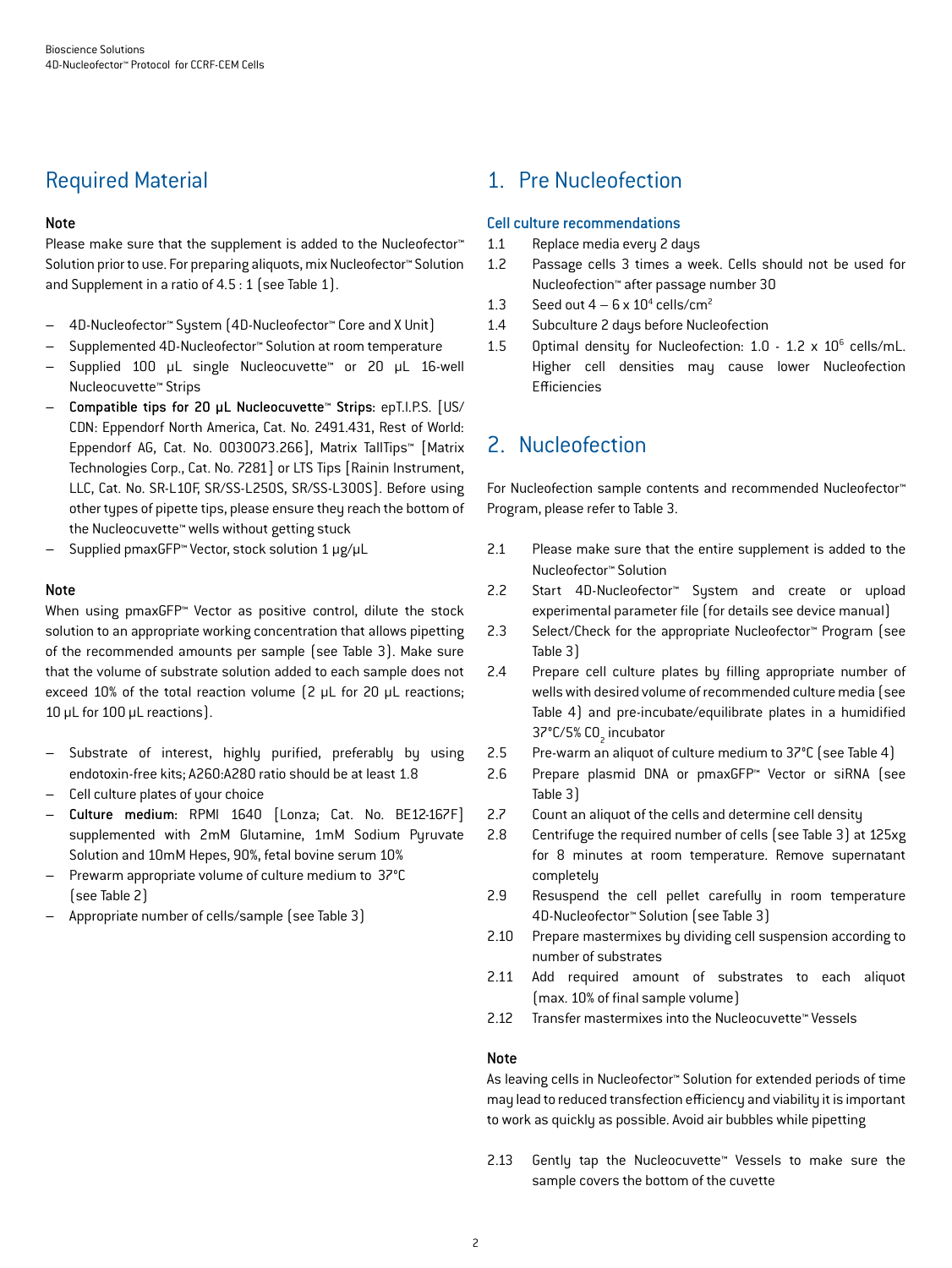- 2.14 Place Nucleocuvette™ Vessel with closed lid into the retainer of the 4D-Nucleofector™ X Unit. Check for proper orientation of the Nucleocuvette™ Vessel
- 2.15 Start Nucleofection Process by pressing the "Start" on the display of the 4D-Nucleofector™ Core Unit (for details, please refer to the device manual)
- 2.16 After run completion, carefully remove the Nucleocuvette<sup>™</sup> Vessel from the retainer
- 2.17 Resuspend cells with pre-warmed medium (for recommended volumes see Table 2). Mix cells by gently pipetting up and down two to three times. When working with the 100 µL Nucleocuvette™ use the supplied pipettes and avoid repeated aspiration of the sample
- 2.18 Plate desired amount of cells in culture system of your choice (for recommended volumes see Table 2).

## 3. Post Nucleofection

3.1 Incubate the cells in humidified  $37^{\circ}$ C/5% CO<sub>2</sub> incubator until analysis. Gene expression or down regulation, respectively, is often detectable after only 4 – 8 hours

## Table 1: Volumes required for a single reaction

|                                  | 100 µL Single Nucleocuvette™ | 20 µL Nucleocuvette™ Strip |
|----------------------------------|------------------------------|----------------------------|
| Volume of Nucleofector™ Solution | 82 µL                        | 16.4 uL                    |
| <b>Volume of Supplement</b>      | 18 µL                        | 3.6 µL                     |

#### Table 2: Required amounts of cells and media for Nucleofection

|                                               |                                    | 100 µL Single Nucleocuvette™            | 20 µL Nucleocuvette™ Strip |
|-----------------------------------------------|------------------------------------|-----------------------------------------|----------------------------|
| Culture plate format                          |                                    | 6-well plate                            | 96-well plate              |
| Culture medium                                | Pre-filled in plate                | $1000$ µL                               | 150 uL                     |
|                                               | Added to sample post Nucleofection | 400 uL                                  | $80 \mu L$                 |
| Volume of sample transferred to culture plate |                                    | complete sample (use supplied pipettes) | 50 uL                      |
| Final culture volume                          |                                    | 1500 µL                                 | $200 \mu L$                |

#### Table 3: Contents of one Nucleofection Sample and recommended program

|                                |                                         | 100 µL Single Nucleocuvette™                                                         | 20 µL Nucleocuvette™ Strip                                                             |
|--------------------------------|-----------------------------------------|--------------------------------------------------------------------------------------|----------------------------------------------------------------------------------------|
| Cells                          |                                         | $2 \times 10^6$<br>[Lower or higher cell numbers may influence transfection results] | $4 \times 10^{5}$<br>[Lower or higher cell numbers may influence transfection results] |
| Substrate*                     | pmaxGFP™ Vector                         | $2 \mu g$                                                                            | $0.4 \mu g$                                                                            |
| or                             | plasmid DNA (in H <sub>2</sub> 0 or TE) | $1-5 \mu g$                                                                          | $0.2 - 1 \,\mu$ g                                                                      |
| or                             | siRNA                                   | 30-300 nM siRNA (3-30 pmol/sample                                                    | 30-300 nM siRNA (0.6-6 pmol/sample)                                                    |
| SF 4D-Nucleofector™ X Solution |                                         | $100$ $\mu$ L                                                                        | $20 \mu L$                                                                             |
| Program                        |                                         | DC-100                                                                               | DC-100                                                                                 |

\* Volume of substrate should comprise maximum 10% of total reaction volume